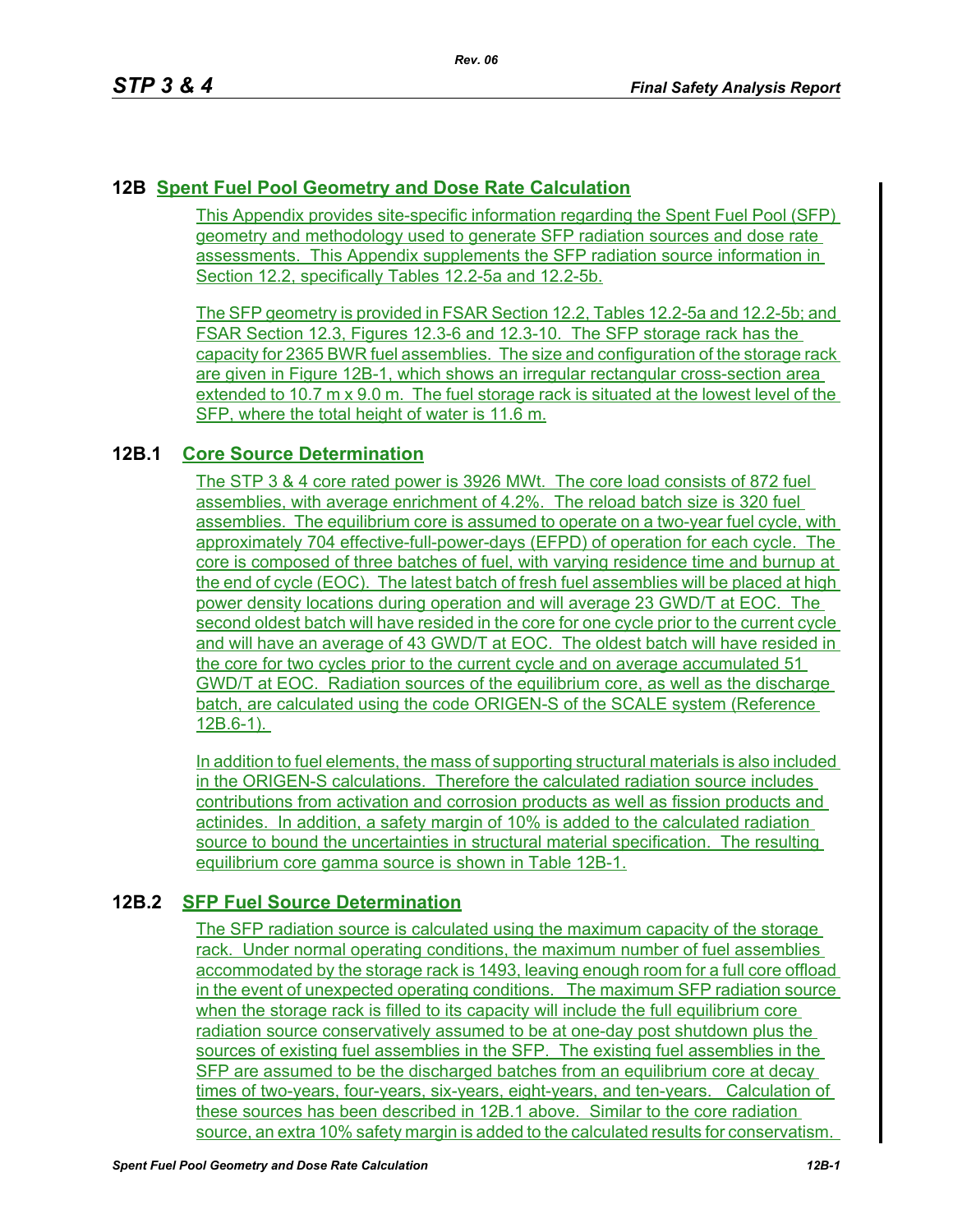The resulting SFP peak gamma source and peak neutron source are given in Tables 12B 2 and 12B-3, respectively. The major radionuclides that provide the peak SFP source are listed in Table 12B-4.

### **12B.3 SFP Dose Rate Assessment**

The SFP radiation source is used for the shielding design and analysis to ensure radiation levels at neighboring areas surrounding the SFP meet the design criteria. A simplified model of a rectangular parallelepiped of  $(8.1 \text{ m} \times 8.1 \text{ m} \times 11.2 \text{ m})$  is assumed to represent the SFP. The SFP peak radiation source is assumed to be homogenized over the bottom 3.8 m of the SFP to represent the active fuel length of a typical BWR fuel assembly. There are 2 m thick concrete walls surrounding the SFP on all sides. The floor of the SFP is 2 meters thick as well. The dose rate calculations are carried out with the point-kernel shielding code QAD-CGGP-A (Reference 12B.6-2). The calculated dose rate results indicate all the areas surrounding the SFP meet the reactor building (R/B) radiation zone limits. Figure 12B-2 shows the dose rate profile for a set of detectors along the centerline of the SFP perpendicular to the water surface. Dose rate at the water surface is approximately 0.001 µrem/hr (1E-5 µSv/hr). The dose rates assessed are due to fuel assemblies in the SFP alone. Contributions from contaminants in the SFP water are not included.

### **12B.4 Single Bundle Refueling Operator Dose Rate Assessment**

The maximum calculated radiation dose rate to the refueling operator from a single raised fuel assembly is calculated as follows:

As discussed in 12B.1 above, the core is rated at 3926 MWt. It consists of 872 fuel bundles, 320 of which are installed as new assemblies each refueling. 3926MWt / 872 bundles equals a core average of 4.502MWt per bundle. This average, however, consists of once, twice, and thrice burned bundles.

Similar to the SFP dose rate assessment, QAD-CGGP-A is used for the single bundle dose rate calculations. Three separate calculations are performed to address the contributions from the active fuel region, the top fuel node where the power density is lower than the core average, and the assembly handle where it is assumed that majority of the activation products accumulate. The radiation source input for each of these components and the fuel assembly dimensions in the calculation model are presented in Table 12B-5 (the values in this table do not include an added safety margin).

The core design indicates that the average burnup of the once-burned batch is approximately 23 GWd/MTU, or 5.703 MWt/bundle. This value is 1.27 times the average per bundle across the entire core. To obtain the highest activity bundle for determining the refueling source term, an additional 30% was added to the calculated dose rate from the once-burned batch of 1.27 times the core average. The net effect is equivalent to using a bundle source of 1.65 times the core average for this highest activity fuel assembly. The dose rate is bounding for any assembly that will be moved by the refueling operator. (The calculated gamma source of a single bundle with onecycle residency is compared with that of three-cycle residency in Table 12B-6, which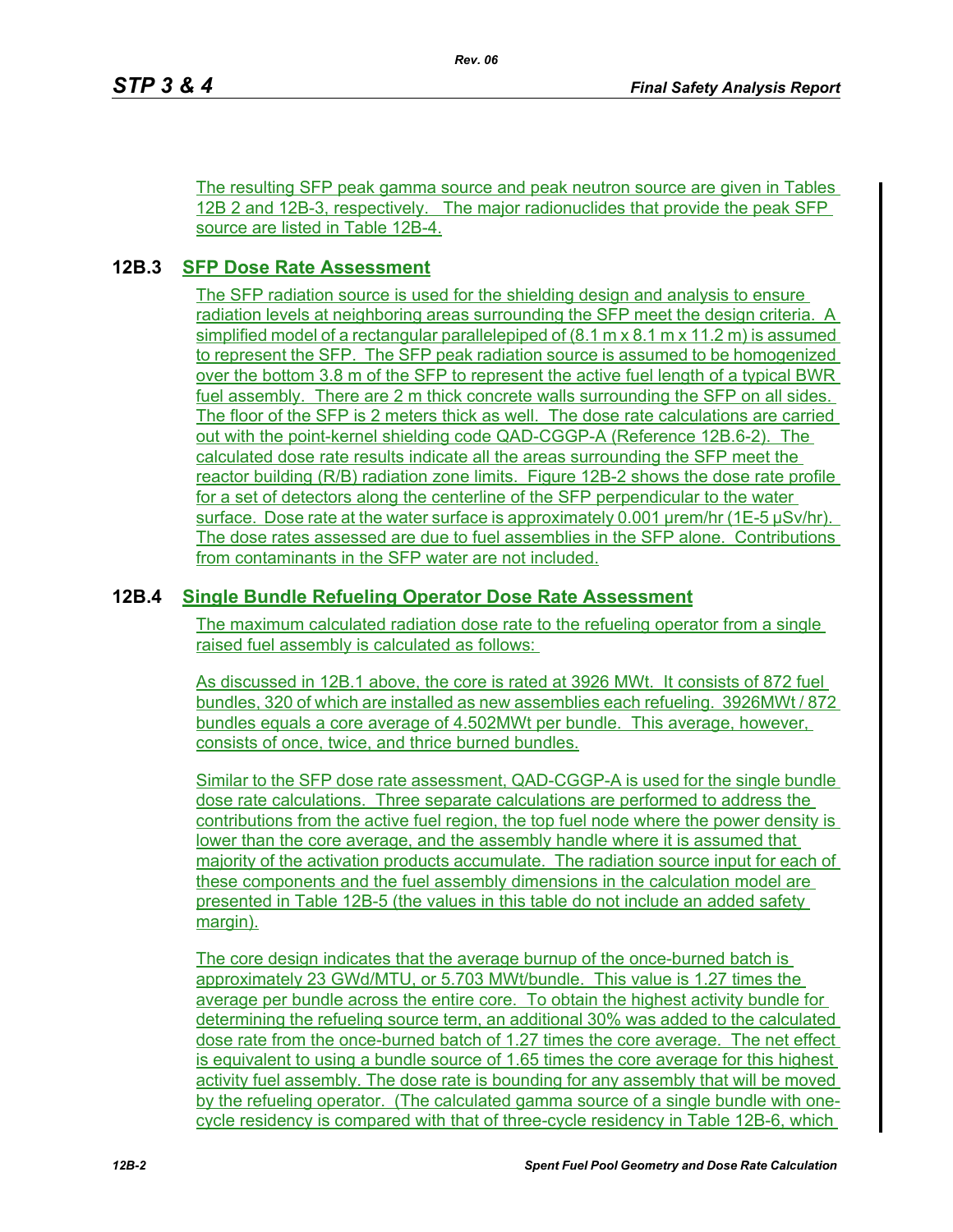further confirms that peak source has been chosen for the refueling dose rate assessment. The values in this table do not include an added safety margin.)

It is assumed that the fuel assembly is lifted to a height of 8.5 ft (2.6 m) below the pool water surface with the operator on the refueling machine trolley platform at a minimum of 8.8 ft (2.7 m) above the water surface. The resulting peak dose rate at 8.8 ft (2.7 m) above the water surface is approximately 1.2 mrem/hr, located at a radial distance from the fuel assembly of approximately 140 cm (4.6 ft) as shown in Figure 12B-3. Even when the maximum fuel pool water source (see Section 12B.5 below) is added, the dose rate remains below 2.5 mrem/hr. For an operator standing on the trolley platform, the dose rate will be less than that shown in Figure 12B-3; therefore the design criteria of ANSI/ANS-57.1-1992 has been satisfied.

#### **12B.5 Spent Fuel Pool Radionuclides and Dose**

The Fuel Pool Cooling and Cleanup (FPC) system described in FSAR Subsections 9.1.3 and 12.3.1.4.3 maintains the SFP water at a low radioactive nuclide level. In support of this statement, representative data from an operating ABWR plant is presented. Measurements at 1.2 m above the refueling floor indicate a maximum of 0.007 mSv/hr (0.7 mrem/hr) during plant outages with 1) fuel assemblies fully seated in the storage racks, and 2) maximum levels of measured radionuclides in the SFP water. This maximum dose rate is measured at 1.2 m (3.9 ft) above the refueling floor. During routine operations, the dose rate is expected to be less for normal operation of the FPC system. Also, the dose rate is considerably less at the operating trolley platform due to the increased distance from 1.2 m  $(3.9 \text{ ft})$  to 2.7 m  $(8.8 \text{ ft})$  and attenuation through the refueling machine lower structure and platform. A listing of SFP water radionuclides for a representative ABWR is summarized in Table 12B-7.

#### **12B.6 References**

- 12B.6-1 NUREG/CR-0200, "ORIGEN-S: SCALE System Module to Calculate Fuel Depletion, Actinide Transmutation, Fission Product Buildup and Decay, and Associated Radiation Source Terms," Rev 7, May 2004.
- 12B.6-2 CCC-645, "QAD-CGGP-A: Point Kernel Code System for Neutron and Gamma-Ray Shielding Calculations Using the GP Buildup Factor," Oak Ridge National Laboratory, December 1995.
- 12B.6-3 CN-REA-10-53, "STP Units 3 & 4 ABWR Spent Fuel Pool Radiation Source", Revision 1, Westinghouse Electric Company LLC, December 15, 2010.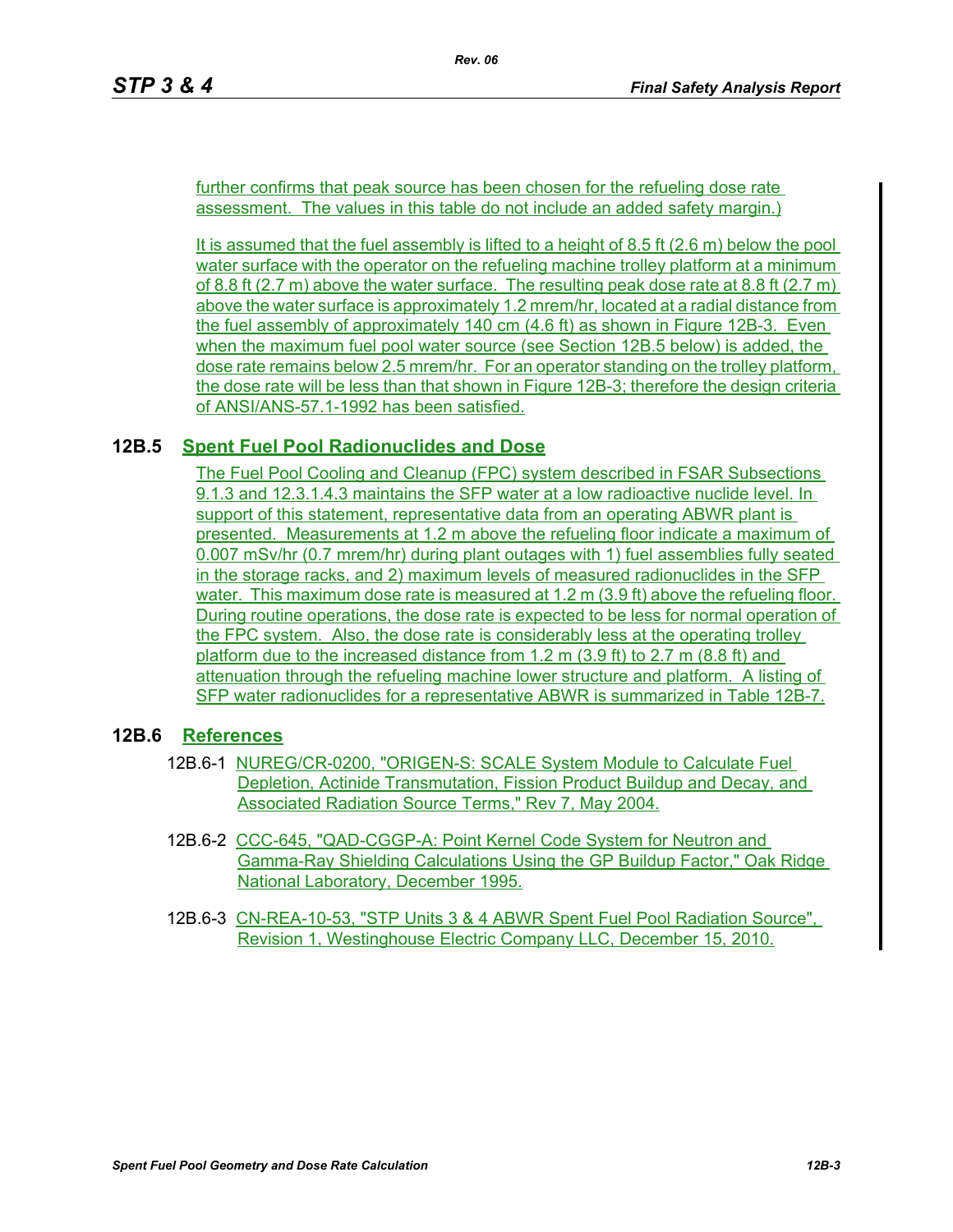$\blacksquare$ 

| Table 12B-1 |
|-------------|
|             |

| <b>Energy Range (MeV)</b> | <b>Gamma Source (MeV/s-MW)</b> |               |  |
|---------------------------|--------------------------------|---------------|--|
|                           | <u>1-Day</u>                   | <b>30-Day</b> |  |
| $0.02 - 0.035$            | $1.4E + 14$                    | $2.7E + 13$   |  |
| $0.035 - 0.05$            | $1.4E + 14$                    | $3.2E + 13$   |  |
| $0.05 - 0.075$            | $1.1E + 14$                    | $2.6E+13$     |  |
| $0.075 - 0.125$           | $1.6E + 15$                    | $5.5E + 13$   |  |
| $0.125 - 0.175$           | $4.5E + 14$                    | $1.2E + 14$   |  |
| $0.175 - 0.25$            | $1.0E + 15$                    | $3.6E + 13$   |  |
| $0.25 - 0.40$             | $1.9E + 15$                    | $1.4E + 14$   |  |
| $0.40 - 0.90$             | $1.1E + 16$                    | $3.9E + 15$   |  |
| $0.90 - 1.35$             | $1.5E + 15$                    | $2.1E+14$     |  |
| $1.35 - 1.80$             | $3.4E + 15$                    | $6.9E + 14$   |  |
| $1.80 - 2.20$             | $2.5E+14$                      | $5.3E + 13$   |  |
| $2.20 - 2.60$             | $2.5E + 14$                    | $5.1E + 13$   |  |
| $2.60 - 3.00$             | 4.9E+12                        | $1.1E + 12$   |  |
| $3.00 - 3.50$             | 1.9E+12                        | $4.5E + 11$   |  |
| $3.50 - 4.00$             | 1.3E+10                        | 3.3E+07       |  |
| $4.00 - 4.50$             | $2.1E + 09$                    | $2.5E + 06$   |  |
| $4.50 - 5.00$             | $1.8E + 10$                    | $1.6E + 06$   |  |
| $5.00 - 10.00$            | $1.3E + 08$                    | $2.8E + 06$   |  |
| <u>Total</u>              | $2.2E+16$                      | $5.4E+15$     |  |

\* Based on rated power 3926 MWt and approximately 704 effectivefull-power-days (EFPD) of operation each cycle. 10% safety margin added to ORIGEN-S results.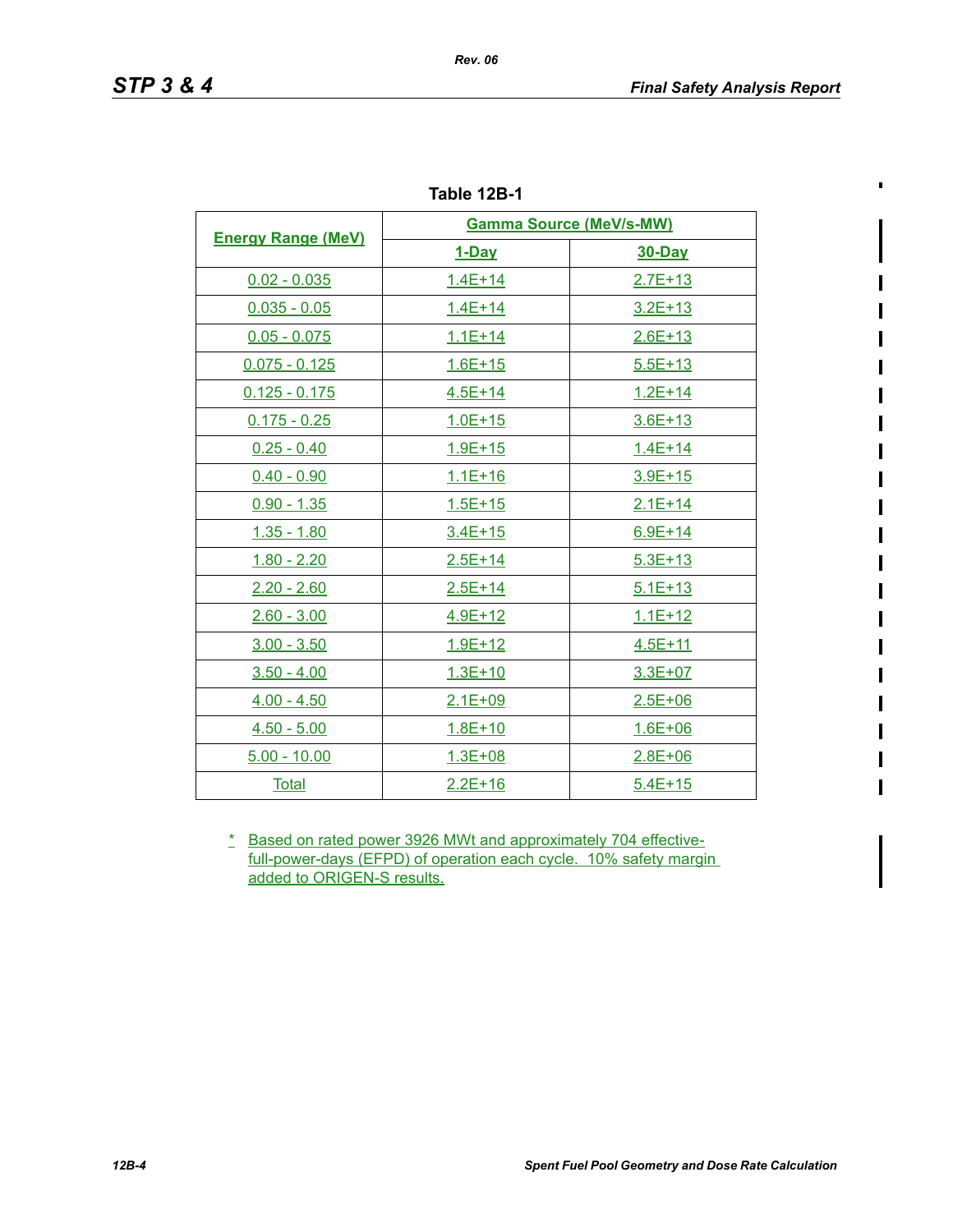| <b>Energy</b><br><b>Group</b> | <b>Energy Range (MeV)</b> | 1-Day       | 1-Year      | 2-Year      |
|-------------------------------|---------------------------|-------------|-------------|-------------|
| $\overline{1}$                | $0.02 - 0.035$            | $5.5E+17$   | $3.9E + 16$ | $2.5E + 16$ |
| $\overline{2}$                | $0.035 - 0.05$            | $5.5E+17$   | $4.1E + 16$ | $2.3E+16$   |
| $\overline{3}$                | $0.05 - 0.075$            | $4.5E+17$   | $4.1E + 16$ | $2.4E + 16$ |
| $\overline{4}$                | $0.075 - 0.125$           | $6.2E + 18$ | $8.5E + 16$ | $5.1E+16$   |
| $\overline{5}$                | $0.125 - 0.175$           | $1.8E + 18$ | $8.3E + 16$ | $4.1E + 16$ |
| $6 \overline{6}$              | $0.175 - 0.25$            | $3.9E + 18$ | $5.6E + 16$ | $3.2E + 16$ |
| $\overline{I}$                | $0.25 - 0.40$             | $7.4E+18$   | $1.2E + 17$ | $6.8E + 16$ |
| 8                             | $0.40 - 0.90$             | $4.5E + 19$ | $3.6E + 18$ | $2.5E+18$   |
| 9                             | $0.90 - 1.35$             | $6.0E + 18$ | $2.1E+17$   | $1.5E+17$   |
| 10                            | $1.35 - 1.80$             | $1.3E + 19$ | $8.3E + 16$ | $5.1E + 16$ |
| 11                            | $1.80 - 2.20$             | $9.9E+17$   | $4.7E + 16$ | $2.0E + 16$ |
| 12                            | $2.20 - 2.60$             | $9.7E + 17$ | $4.1E + 15$ | $2.0E + 15$ |
| <u>13</u>                     | $2.60 - 3.00$             | $1.9E + 16$ | $7.3E + 14$ | $3.6E+14$   |
| 14                            | $3.00 - 3.50$             | $7.6E + 15$ | $1.0E + 14$ | $5.1E + 13$ |
| 15                            | $3.50 - 4.00$             | $5.2E + 13$ | $1.1E + 11$ | $7.0E+10$   |
| 16                            | $4.00 - 4.50$             | $8.4E + 12$ | $2.4E + 10$ | $2.3E+10$   |
| 17                            | $4.50 - 5.00$             | $6.9E + 13$ | $1.6E + 10$ | $1.5E + 10$ |
| <u>18</u>                     | $5.00 - 10.00$            | $5.4E + 11$ | $2.7E + 10$ | $2.5E+10$   |
| <b>Total</b>                  |                           | 8.8E+19     | $4.4E + 18$ | $3.0E + 18$ |

*STP 3 & 4*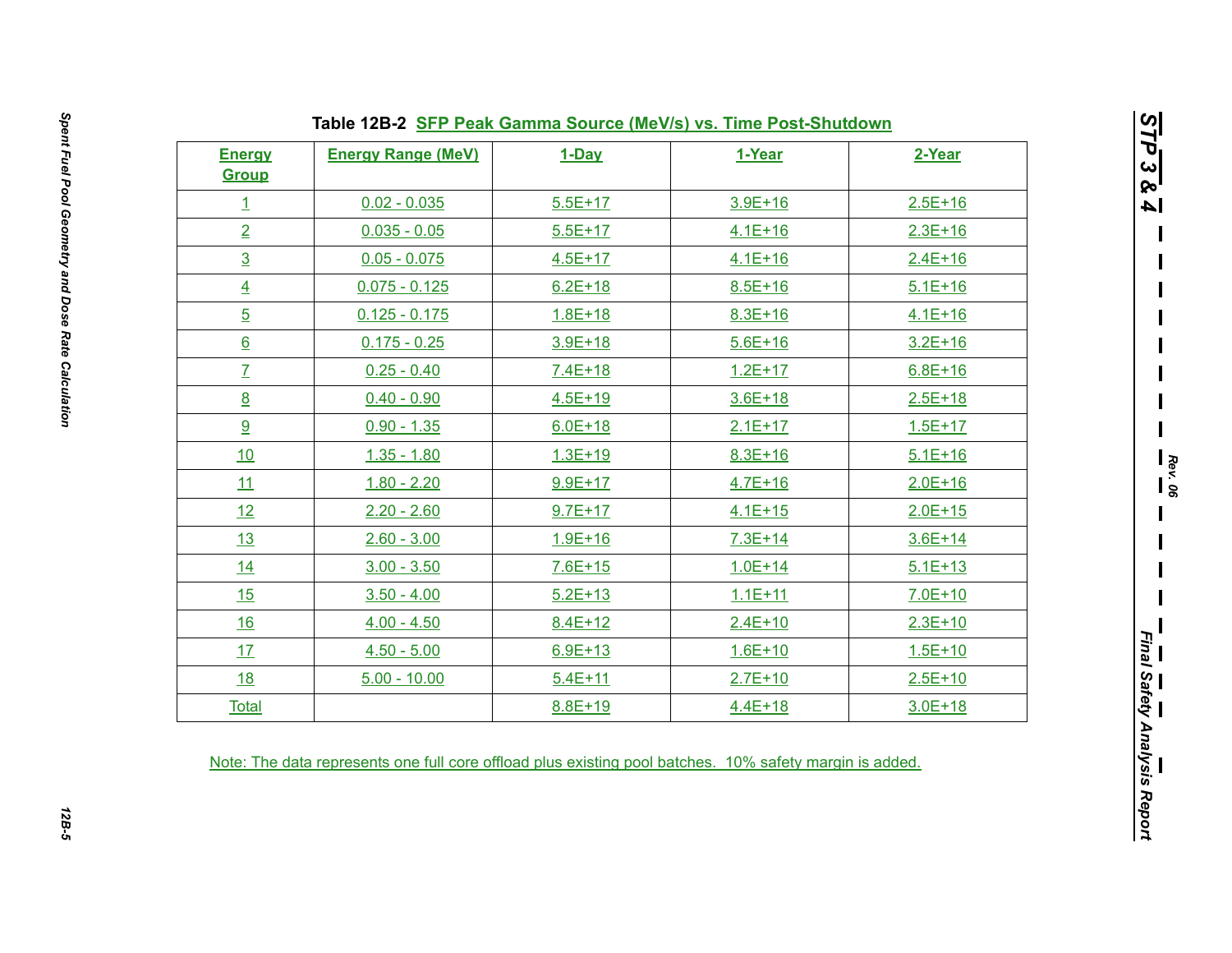ı

| <b>Iddie IZD-3</b> <u>OFF Fear Neutron Source</u> |                             |                           |  |  |
|---------------------------------------------------|-----------------------------|---------------------------|--|--|
| <b>Energy Group</b>                               | <b>Neutron Energy (KeV)</b> | (n/s) 1-Day Post-Shutdown |  |  |
| $\overline{1}$                                    | 1.0E-08 - 1.0E-05           | 1.0E-02                   |  |  |
| $\overline{2}$                                    | $1.0E-05 - 3.0E-05$         | 8.0E-03                   |  |  |
| $\overline{3}$                                    | $3.0E - 05 - 5.0E - 05$     | $1.4E - 00$               |  |  |
| $\overline{4}$                                    | 5.0E-05 - 1.0E-04           | $1.2E - 00$               |  |  |
| $\overline{5}$                                    | 1.0E-04 - 2.25E-04          | $9.5E + 00$               |  |  |
| $6 \overline{6}$                                  | 2.25E-04 - 3.25E-04         | $8.7E + 00$               |  |  |
| $\overline{I}$                                    | 3.25E-04 - 4.0E-04          | 7.9E+00                   |  |  |
| 8                                                 | 4.0E-04 - 8.0E-04           | $5.1E + 01$               |  |  |
| 9                                                 | 8.0E-04 - 1.0E-03           | $2.7E + 01$               |  |  |
| 10                                                | 1.0E-03 - 1.13E-03          | $2.6E + 01$               |  |  |
| 11                                                | 1.13E-03 - 1.3E-03          | $3.1E + 01$               |  |  |
| 12                                                | 1.3E-03 - 1.77E-03          | $9.7E + 01$               |  |  |
| 13                                                | 1.77E-03 - 3.05E-03         | $3.3E + 02$               |  |  |
| 14                                                | $3.05E-03 - 0.01$           | $2.9E + 03$               |  |  |
| 15                                                | $0.01 - 0.03$               | $1.5E + 04$               |  |  |
| <u>16</u>                                         | $0.03 - 0.1$                | $9.3E + 04$               |  |  |
| 17                                                | $0.1 - 0.55$                | $1.3E + 06$               |  |  |
| <u>18</u>                                         | $0.55 - 3.0$                | $1.7E + 07$               |  |  |
| <u>19</u>                                         | $3.0 - 17.0$                | $2.3E + 08$               |  |  |
| 20                                                | $17.0 - 100.0$              | $3.2E + 09$               |  |  |
| 21                                                | $100 - 400$                 | $2.1E+10$                 |  |  |
| 22                                                | $400 - 900$                 | $4.7E + 10$               |  |  |
| 23                                                | $900 - 1400$                | $4.7E + 10$               |  |  |
| 24                                                | 1400 - 1850                 | $3.8E + 10$               |  |  |
| 25                                                | 1850 - 3000                 | $7.2E+10$                 |  |  |
| 26                                                | $3000 - 6430$               | $6.5E + 10$               |  |  |
| 27                                                | 6430 - 2.0E+04              | $5.9E + 09$               |  |  |

#### **Table 12B-3 SFP Peak Neutron Source**

Note: The data represents one full core offload plus existing pool batches. 10% safety margin is added.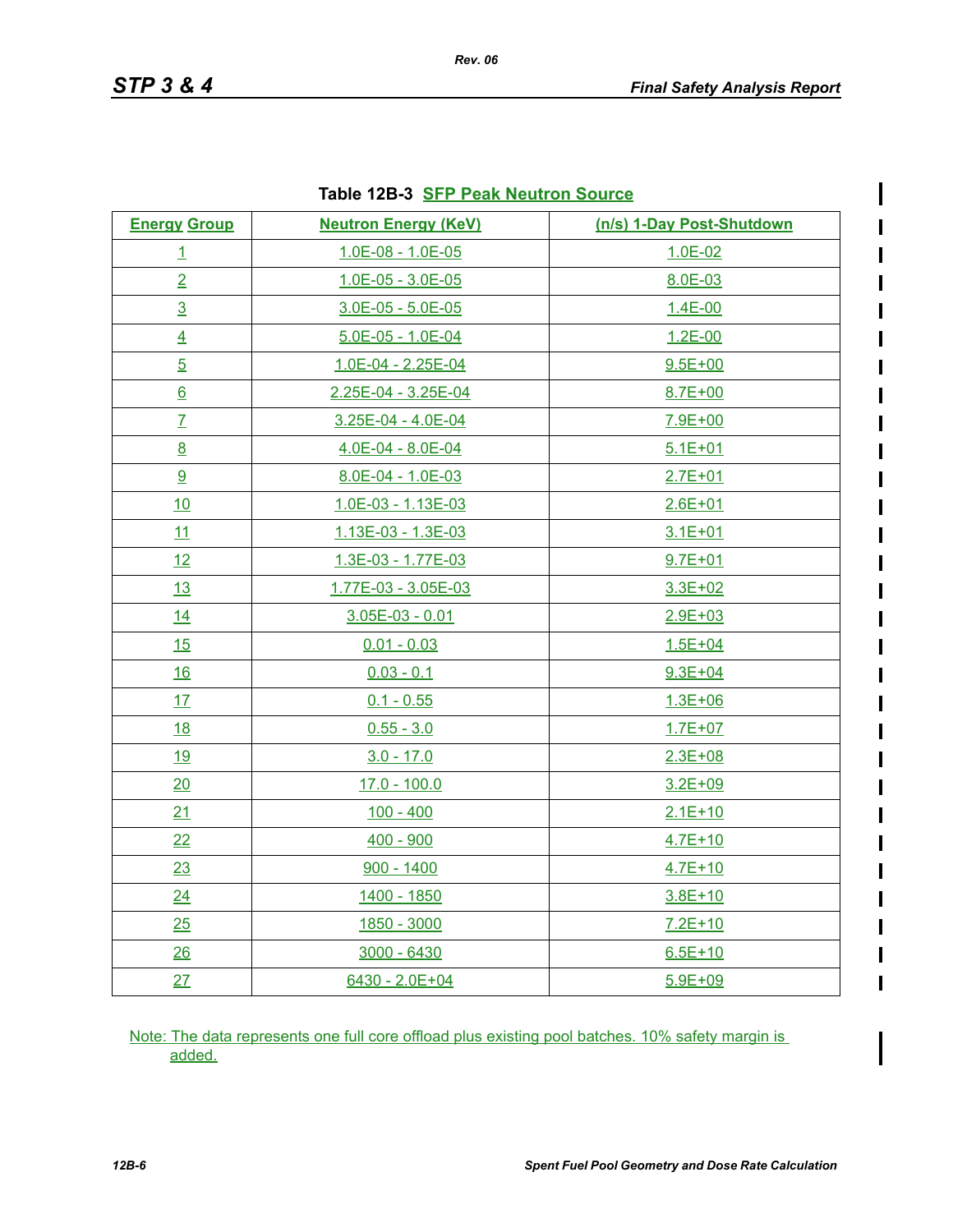| <b>Isotopes</b>         | <b>Curies</b> | <b>Isotopes</b>         | <b>Curies</b> |
|-------------------------|---------------|-------------------------|---------------|
| $1 - 131$               | $1.07E + 08$  | $Sr-92$                 | $3.25E + 05$  |
| $1 - 132$               | 1.36E+08      | $Y-91$                  | 1.46E+08      |
| $1 - 133$               | $1.09E + 08$  | $Y-91M$                 | $1.56E + 07$  |
| $1 - 134$               | $6.20E + 00$  | $Y-92$                  | 4.81E+06      |
| $1 - 135$               | 1.79E+07      | $Y-93$                  | 3.35E+07      |
| <u>Total I</u>          | 3.71E+08      | $Zr-93$                 | 3.78E+02      |
|                         |               | $Zr-95$                 | $2.02E + 08$  |
| Na-24                   | 3.19E+03      | <b>Nb-95M</b>           | $2.24E + 06$  |
| $P-32$                  | $3.16E + 04$  | $Nb-95$                 | 1.99E+08      |
| $Cr-51$                 | 1.76E+07      | Mo-99                   | $1.67E + 08$  |
| Mn-54                   | 7.62E+05      | <b>Tc-99M</b>           | $1.60E + 08$  |
| Mn-56                   | $6.13E + 04$  | Tc-99                   | $2.61E + 03$  |
| Fe-55                   | $6.38E + 06$  | Ru-103                  | 1.75E+08      |
| Fe-59                   | 3.88E+05      | Rh-103M                 | 1.75E+08      |
| $Co-58$                 | $9.22E + 05$  | <b>Ru-106</b>           | $6.63E + 07$  |
| $Co-60$                 | $1.54E + 05$  | Rh-106                  | $6.63E + 07$  |
| $Ni-63$                 | $1.71E + 05$  | Ag-110M                 | $3.50E + 05$  |
| $Cu-64$                 | $1.59E + 04$  | Ag-110                  | 4.77E+03      |
| $Zn-65$                 | 3.70E+01      | Te-129M                 | $5.68E + 06$  |
| Sr-89                   | 1.11E+08      | Te-129                  | $5.21E + 06$  |
| $Sr-90$                 | $1.51E+07$    | Te-131M                 | $1.44E + 07$  |
| $Y-90$                  | $1.55E+07$    | Te-131                  | 2.89E+06      |
| Sr-91                   | 2.46E+07      | Te-132                  | 1.32E+08      |
| <b>Total</b>            | 1.93E+08      | <b>Ba-137M</b>          | 1.89E+07      |
|                         |               | Ba-140                  | 1.93E+08      |
| <b>Kr-83m</b>           | $6.41E + 04$  | $La-140$                | $2.06E + 08$  |
| $Kr-85m$                | $7.52E + 05$  | Ce-141                  | 1.90E+08      |
| $Kr-85$                 | 1.89E+06      | Ce-144                  | $1.61E + 08$  |
| <b>Kr-87</b>            | $1.27E + 02$  | Pr-144M                 | $2.25E + 06$  |
| <b>Kr-88</b>            | $2.30E + 05$  | Pr-144                  | $1.61E + 08$  |
| <b>Total Kr</b>         | 2.94E+06      | W-187                   | 1.91E+05      |
|                         |               | Np-239                  | $1.65E + 09$  |
| <u>Xe-131m</u>          | $1.25E + 06$  | Pu-239                  | $5.03E + 04$  |
| Xe-133m                 | $6.63E + 06$  | <b>Total</b>            | 4.16E+09      |
| Xe-133                  | $2.28E + 08$  |                         |               |
| $Xe-135m$               | $2.92E + 06$  | Cs-134                  | $2.65E + 07$  |
| Xe-135                  | $5.84E + 07$  | $Cs - 135$              | 8.82E+01      |
| <b>Total Xe</b>         | 2.98E+08      |                         | $5.21E + 06$  |
| <b>Noble Gas Totals</b> | 3.00E+08      | <u>Cs-136</u><br>Cs-137 | $2.01E + 07$  |
|                         |               | <b>Total Cs</b>         | 5.18E+07      |

#### **Table 12B-4 Peak Source Radioisotopes in the Spent Fuel Assemblies**

Note: The data represent one full core offload plus existing pool batches. 10% safety margin is added.

 $\blacksquare$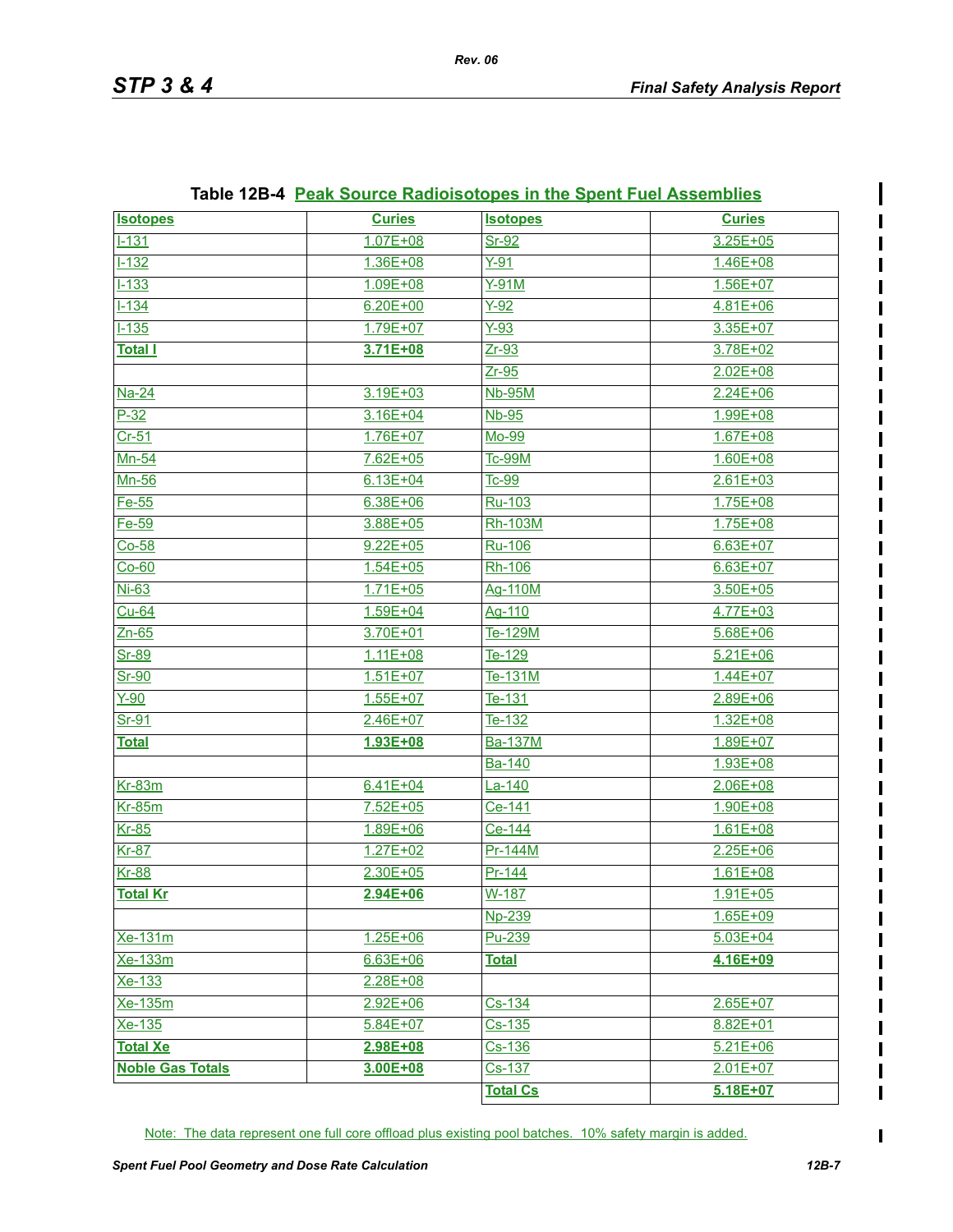I

 $\blacksquare$ 

|                      | <b>Energy Range (MeV)</b> | <b>Enriched Fuel</b> | <b>Top Node</b> | <b>Handle</b> |
|----------------------|---------------------------|----------------------|-----------------|---------------|
| <b>Energy Group</b>  |                           | <b>Region</b>        |                 |               |
| $\overline{1}$       | $0.02 - 0.035$            | $2.5E + 16$          | $1.9E + 14$     | $6.0E + 13$   |
| $\overline{2}$       | $0.035 - 0.05$            | $1.5E + 16$          | $1.1E + 14$     | $7.4E+12$     |
| $\overline{3}$       | $0.05 - 0.075$            | $8.4E + 15$          | $7.0E + 13$     | $8.7E + 12$   |
| $\overline{4}$       | $0.075 - 0.125$           | $7.0E + 16$          | $1.1E + 15$     | $7.4E+12$     |
| $\overline{5}$       | $0.125 - 0.175$           | $1.6E + 16$          | $1.1E + 14$     | $2.2E + 13$   |
| $6 \overline{6}$     | $0.175 - 0.25$            | $2.2E + 16$          | $2.7E+14$       | $3.4E+12$     |
| $\overline{L}$       | $0.25 - 0.40$             | $2.8E + 16$          | $3.2E + 14$     | $3.5E + 13$   |
| 8                    | $0.40 - 0.90$             | $8.7E + 16$          | $6.4E + 14$     | $4.8E + 14$   |
| 9                    | $0.90 - 1.35$             | $6.0E + 15$          | $4.2E + 13$     | $1.6E + 13$   |
| 10                   | $1.35 - 1.80$             | $1.1E + 16$          | $8.0E + 13$     | $1.6E + 12$   |
| 11                   | $1.80 - 2.20$             | $4.9E + 14$          | $3.4E + 12$     | $4.2E + 11$   |
| 12                   | $2.20 - 2.60$             | $5.4E + 14$          | $3.7E + 12$     | $1.2E + 10$   |
| 13                   | $2.60 - 3.00$             | $8.9E + 12$          | $6.6E + 10$     | $5.5E+10$     |
| 14                   | $3.00 - 3.50$             | $3.2E + 12$          | $2.2E + 10$     | $1.6E + 09$   |
| 15                   | $3.50 - 4.00$             | $2.1E+10$            | $1.3E + 08$     | $2.5E + 07$   |
| 16                   | $4.00 - 4.50$             | $3.1E + 09$          | $1.7E + 07$     | $1.7E + 04$   |
| 17                   | $4.50 - 5.00$             | $2.3E+10$            | $1.3E + 08$     | $1.3E + 05$   |
| <u>18</u>            | $5.00 - 10.00$            | $1.1E + 08$          | $6.0E + 05$     | $6.0E + 02$   |
| <b>Total</b>         |                           | $2.9E+17$            | $2.9E + 15$     | $6.4E + 14$   |
| <b>Source Height</b> |                           | 366                  | 15              | 15            |
| $(cm)^*$             |                           |                      |                 |               |

\* Bundle cross-section is 15.24 cm x 15.24 cm (6 in x 6 in).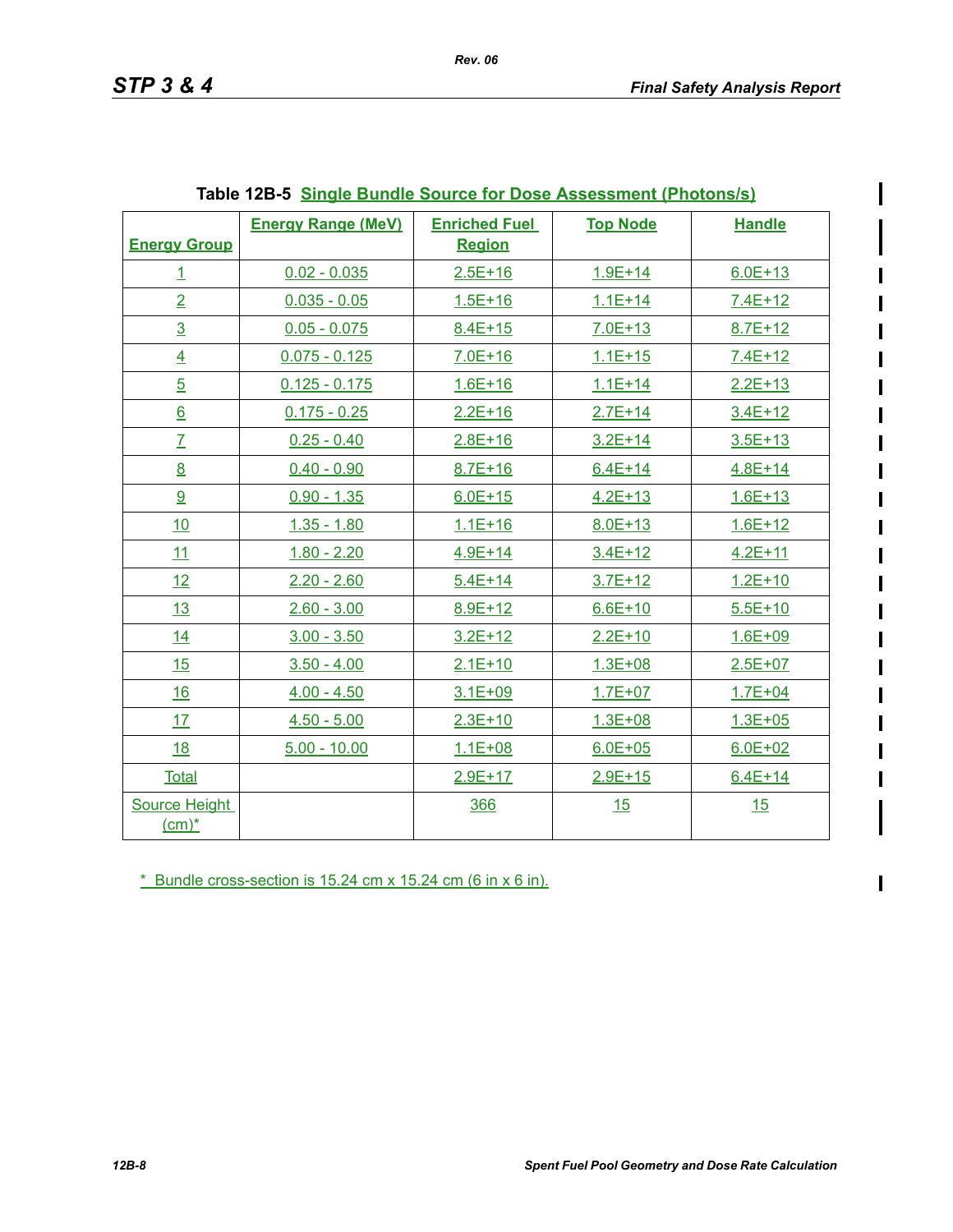| <u>Table 12B-6_Single Bundle Gamma Source (MeV/s) Comparison</u> |                    |                      |  |
|------------------------------------------------------------------|--------------------|----------------------|--|
| <b>Decay</b>                                                     | <b>Once Burned</b> | <b>Thrice Burned</b> |  |
| 1 Day                                                            | $1.1E+17$          | $5.8E+16$            |  |
| 30 Days                                                          | $2.6E+16$          | $1.5E + 16$          |  |
| 1 Year                                                           | $2.1E+15$          | $3.6E+15$            |  |
| 2 Years                                                          | $1.0E + 15$        | $2.4E+15$            |  |
| 3 Years                                                          | $7.0E+14$          | $1.8E + 15$          |  |

#### **Table 12B-6 Single Bundle Gamma Source (MeV/s) Comparison**

# **Table 12B-7 SFP Water Radionuclides**

| <b>Nuclide</b> | $Bq/cm^3$   | <b>Nuclide</b> | Bq/cm <sup>3</sup> |
|----------------|-------------|----------------|--------------------|
| $Cr-51$        | 9.4E-02     | <b>Nb-95</b>   | 8.1E-03            |
| Mn-54          | 9.7E-02     | Cs-134         | $1.4E-02$          |
| Mn-56          | 3.6E-02     | Cs-137         | 7.7E-03            |
| $Co-58$        | $5.1E-01$   | Cs-137         | $5.1E - 01$        |
| $Co-60$        | $1.3E + 00$ | Sb-125         | 3.4E-02            |
| $Cu-64$        | $1.0E-01$   |                |                    |

 $\begin{array}{c} \rule{0pt}{2.5ex} \rule{0pt}{2.5ex} \rule{0pt}{2.5ex} \rule{0pt}{2.5ex} \rule{0pt}{2.5ex} \rule{0pt}{2.5ex} \rule{0pt}{2.5ex} \rule{0pt}{2.5ex} \rule{0pt}{2.5ex} \rule{0pt}{2.5ex} \rule{0pt}{2.5ex} \rule{0pt}{2.5ex} \rule{0pt}{2.5ex} \rule{0pt}{2.5ex} \rule{0pt}{2.5ex} \rule{0pt}{2.5ex} \rule{0pt}{2.5ex} \rule{0pt}{2.5ex} \rule{0pt}{2.5ex} \rule{0$  $\overline{\mathbf{I}}$ 

 $\overline{1}$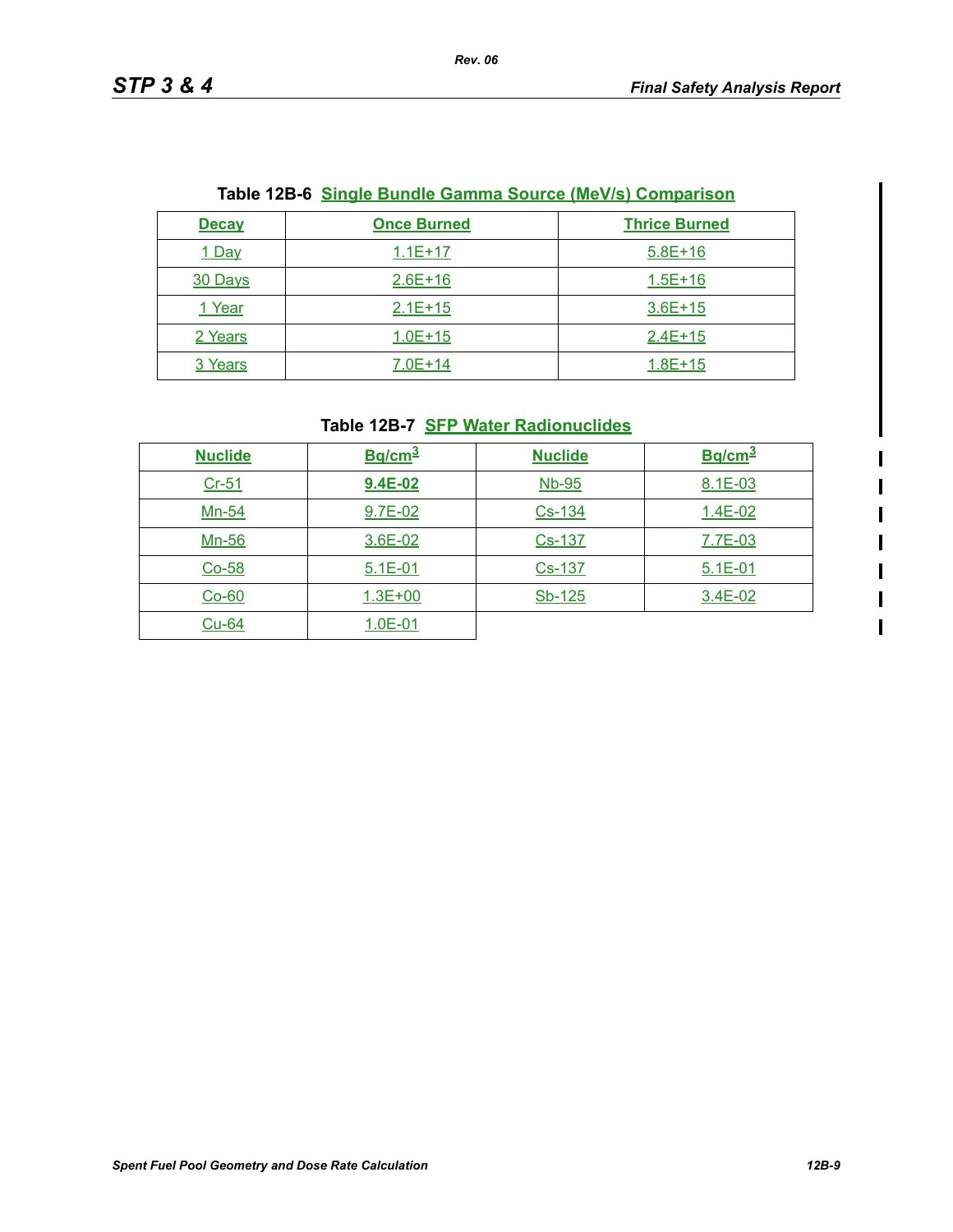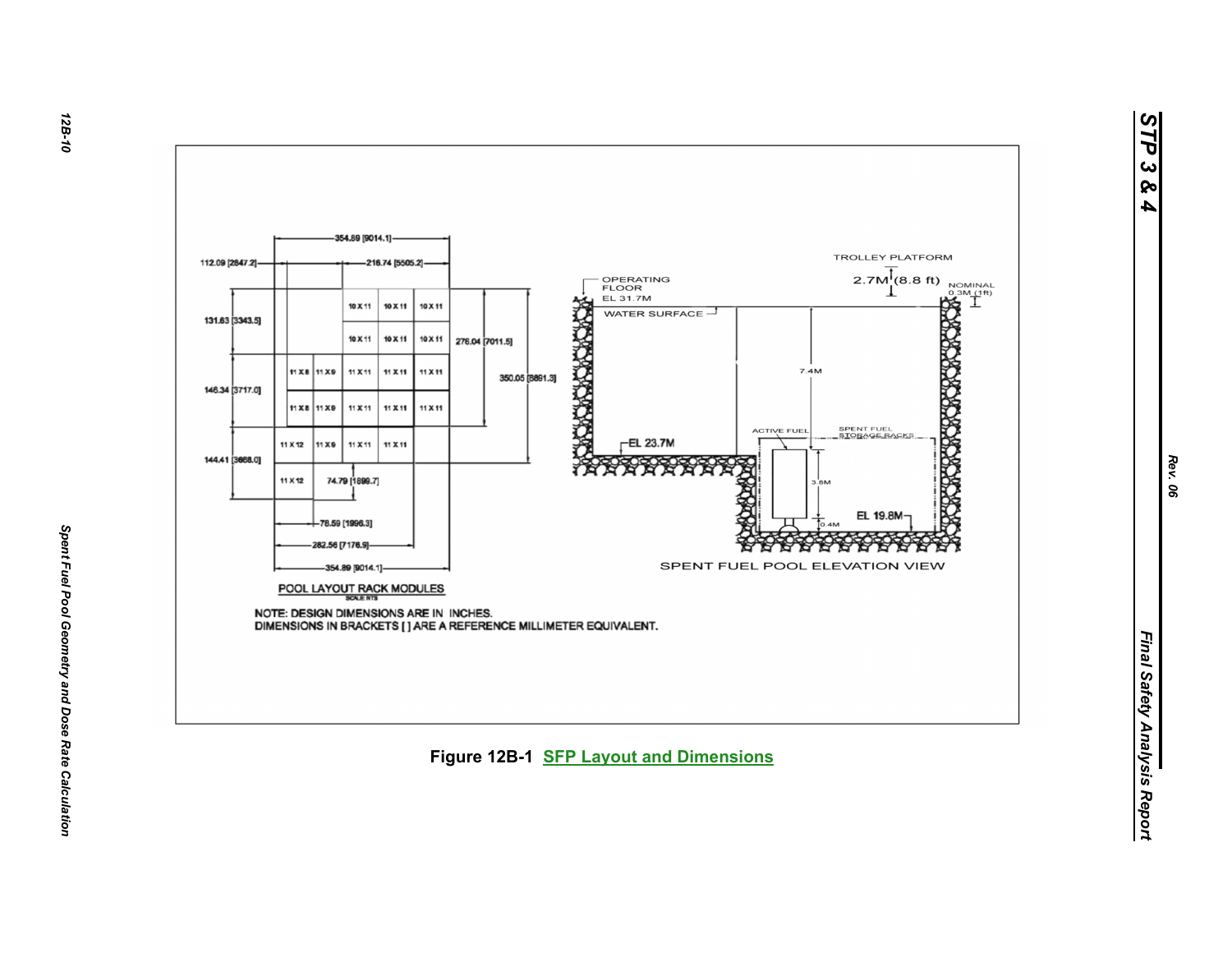